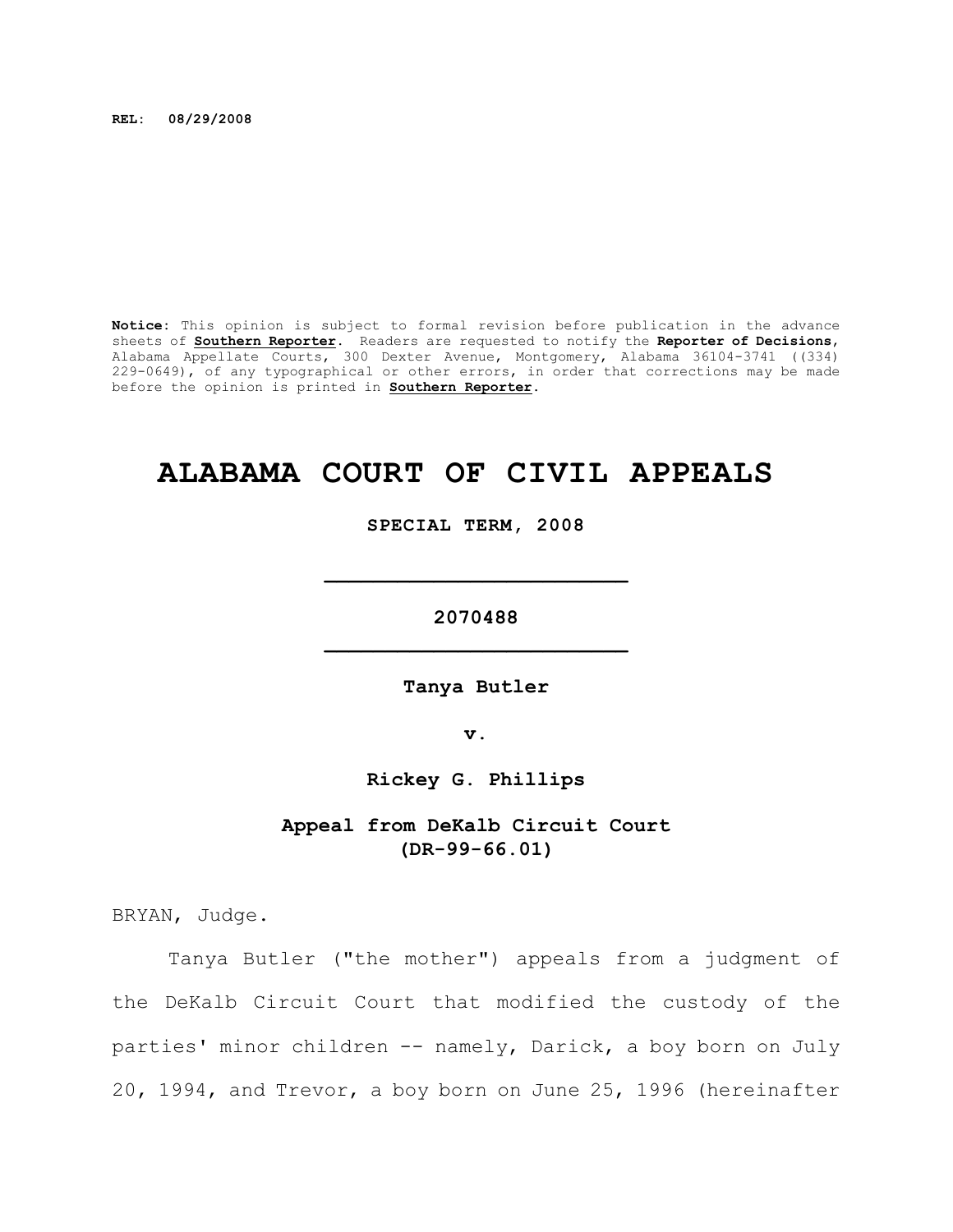collectively referred to as "the children") -- by transferring it from the mother to Rickey G. Phillips ("the father"). We dismiss the appeal as being from a nonfinal judgment.

The parties divorced in March 1999. The divorce judgment awarded the mother custody of the children and awarded the father certain visitation rights. The divorce judgment also required the father to pay child support in the amount of \$250 per month.

The record on appeal reveals that the first pleading filed in this case was a "petition to modify" that was filed by the State Department of Human Resources ("DHR") in November 2005. DHR's petition requested that the trial court enter an order modifying its previous order of child support and requiring the father to provide medical insurance for the children. On February 10, 2006, the father petitioned the trial court to modify the custody of the children. The father's petition asserted, in pertinent part, that there had been a material change in circumstances since the parties' divorce and that he could provide the children with a "more stable family unit than that provided by the [mother]...." On the same day, the father also moved the trial court to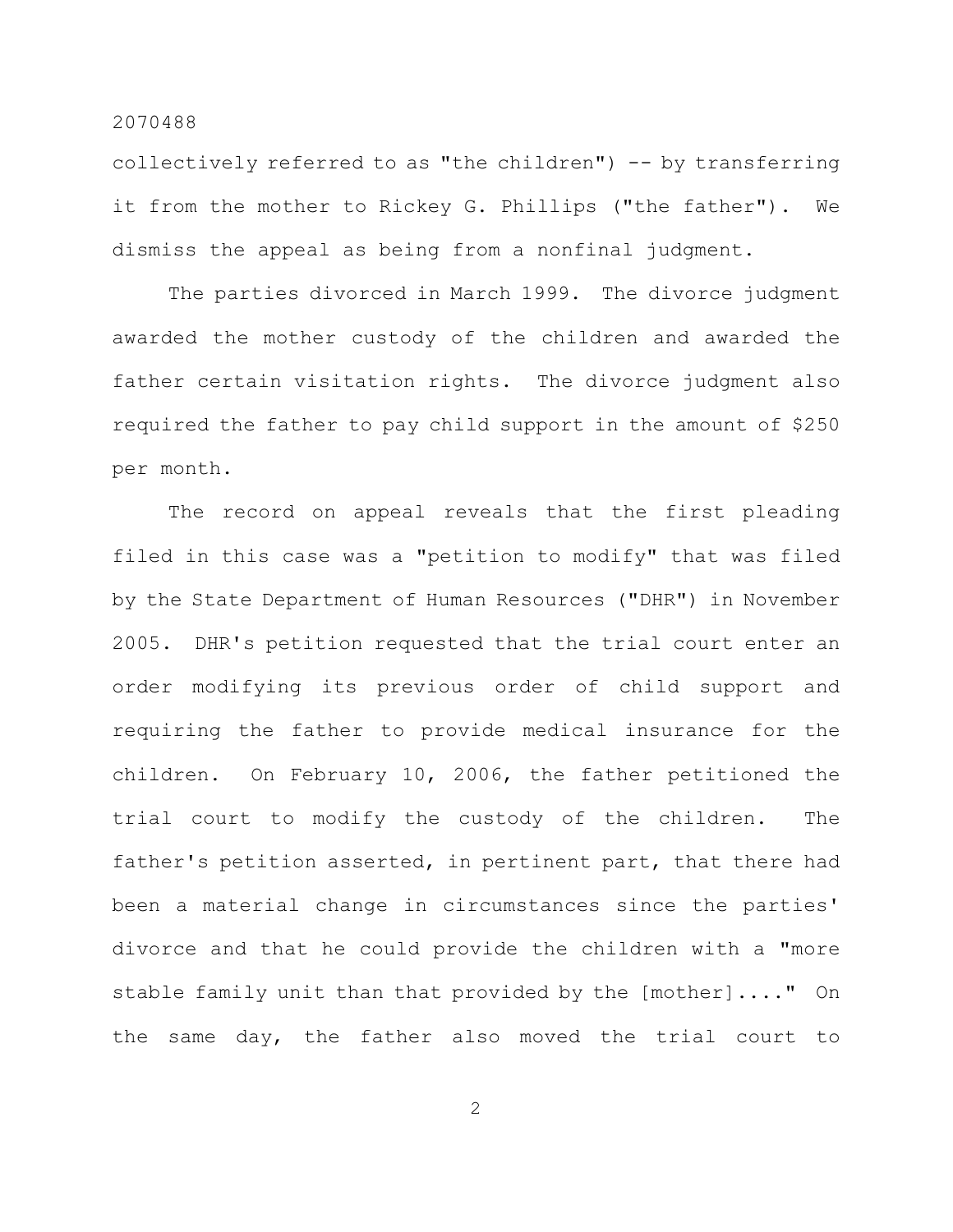transfer the case from DHR's "child-support docket" to the trial court's "regular domestic docket." On March 13, 2006, the trial court granted the father's motion to transfer. On March 17, 2006, the mother filed an answer and a counterpetition seeking, among other things, that the trial court find the father in contempt of court for his failure to pay child support pursuant to the divorce judgment.

On September 12, 2006, the trial court entered an order, pursuant to an agreement of the parties, that modified the father's child-support obligation from \$250 per month to \$559 per month beginning on August 1, 2006. On March 12, 2007, DHR petitioned the trial court to find the father in contempt of court for failure to pay child support. DHR's petition alleged that the father's child-support payments were in arrears in the amount of \$2,033.56.

On June 15, 2007, the trial court held an ore tenus proceeding on the father's custody-modification petition. On June 29, 2007, the trial court entered an order finding:

"1. The [father] has failed to meet the burden of proof set forth in Ex parte McLendon[, 455 So. 2d 863 (Ala. 1984),] and his petition for a change of custody is denied.

"2. The [father] is in contempt for the non-payment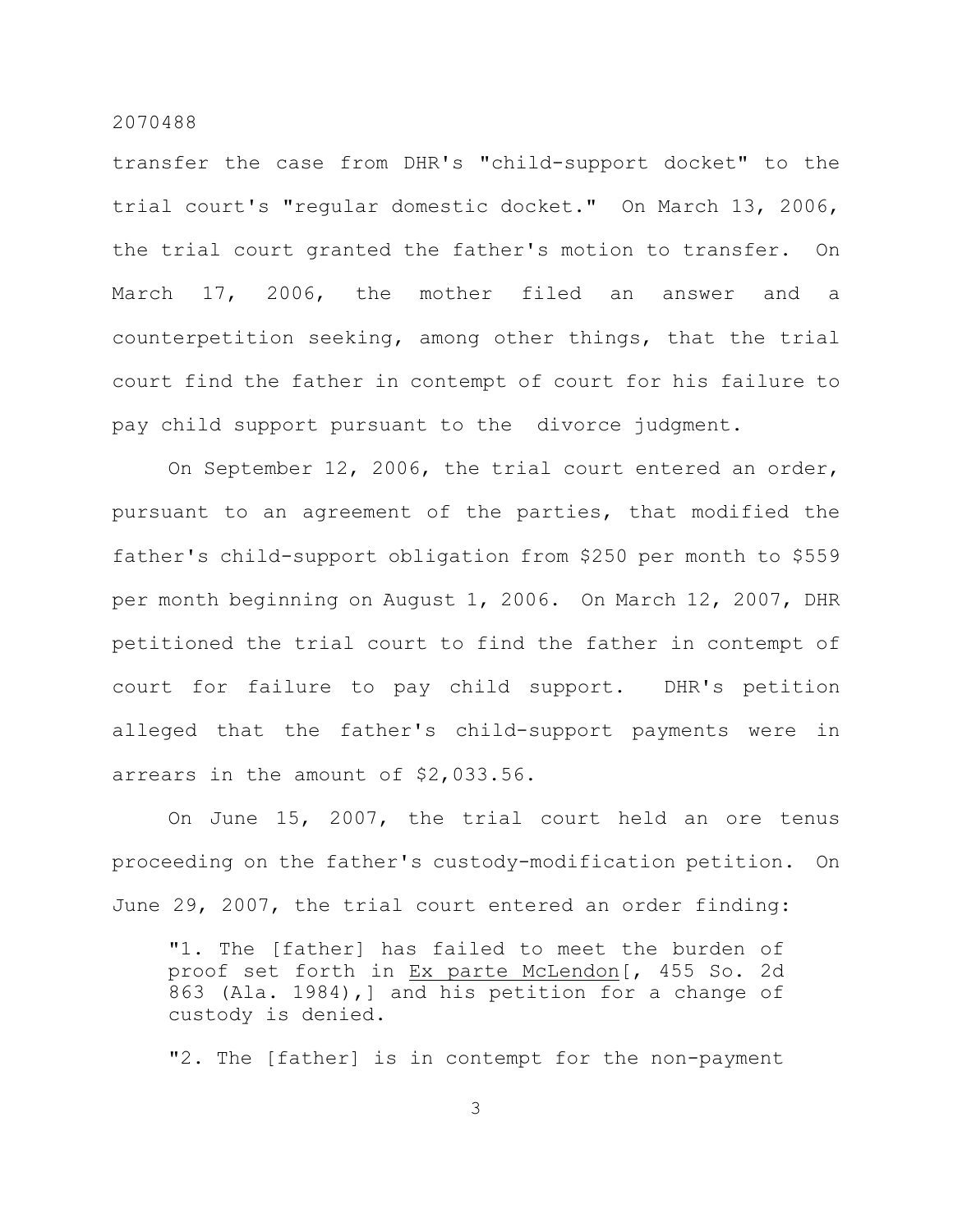of child support. Sanctions for said contempt are withheld so long as the [father] remains current on his monthly child support obligation and pays his arrearage to the [mother] within 90 days of the date of this order. As of May 31, 2007, the [father] is in arrears in the amount of \$682.00.

"3. The remaining requests of the parties are denied."

On July 24, 2007, the father moved the trial court to alter, amend, or vacate its June 29, 2007, order or, in the alternative, to set the matter for a new trial.

On August 1, 2007, the mother filed a "motion for contempt" alleging that the father had failed to remain current on his child-support payments as required by the trial court's June 29, 2007, order. On September 19, 2007, the parties filed a "joint agreement for exten[s]ion of time," stating, in pertinent part, that the parties "agree[d] to extend the time for the [trial] Court's ruling on postjudgment motions presently pending in this cause past ninety (90) days."<sup>1</sup> On October 25, 2007, DHR filed a motion to withdraw

 $1$ Rule 59.1, Ala. R. Civ. P., provides that

<sup>&</sup>quot;[n]o post-judgment motion filed pursuant to Rules 50, 52, 55, or 59 shall remain pending in the trial court for more than ninety (90) days, unless with the express consent of all the parties, which consent shall appear of record .... A failure by the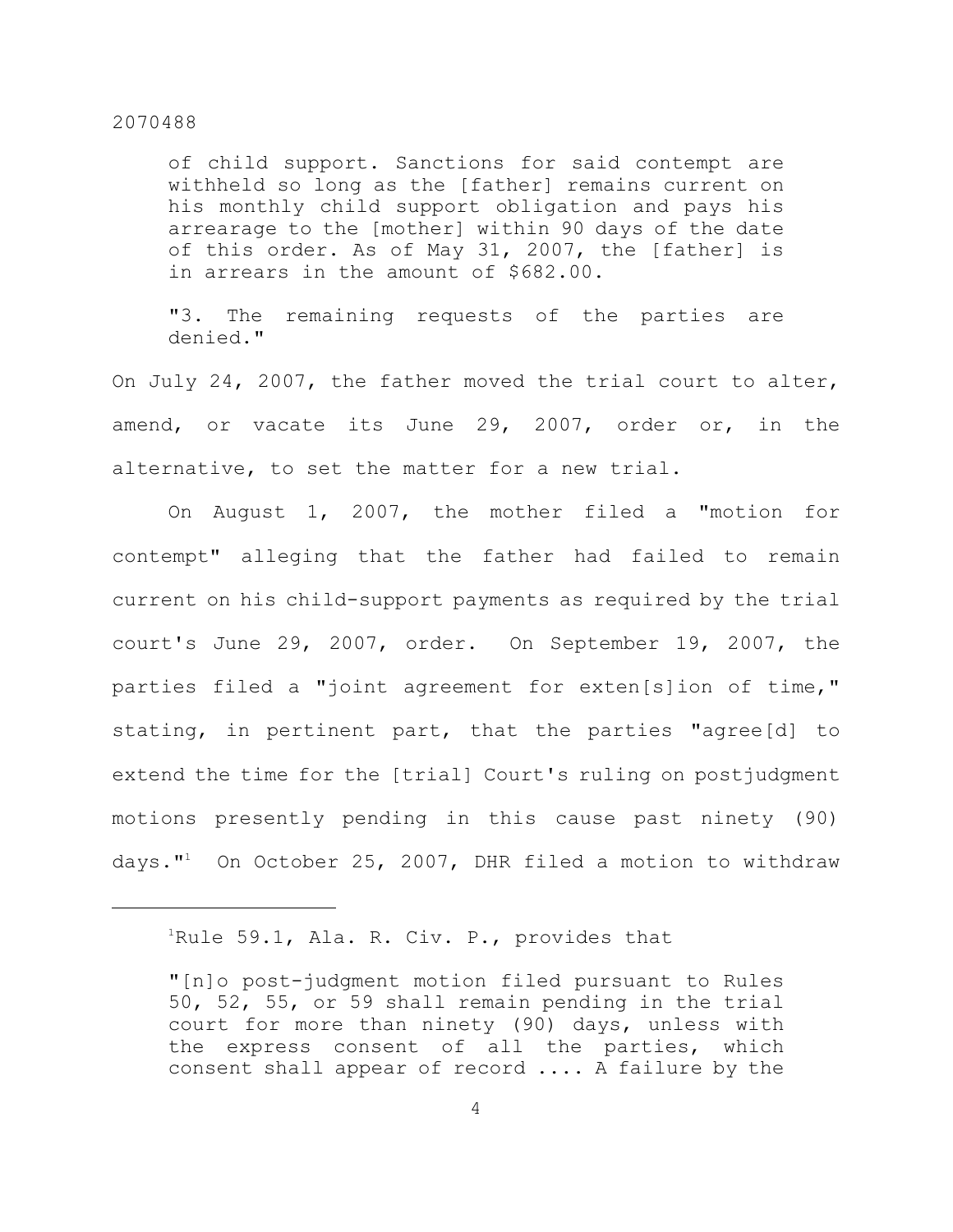its March 12, 2007, contempt petition based upon the father's "increased Child Support payments and significant reduction of arrearage."

After twice continuing the matter, the trial court, on November 15, 2007, conducted a hearing on the parties' postjudgment motions. On December 4, 2007, the father filed a "petition to modify [custody and] motion for immediate

The sufficiency of the parties "joint agreement" was not raised on appeal. However, an ineffective agreement purporting to extend the time to rule upon postjudgment motions could potentially result in an untimely notice of appeal; thus, the sufficiency of the parties' joint agreement has jurisdictional implications, and we have a duty to raise the issue ex mero motu. See Landers v. Landers, 812 So. 2d 1212, 1215 (Ala. Civ. App. 2001). After reviewing the parties' September 19, 2007, joint agreement, we conclude that it satisfies the requirements of Rule 59.1. The joint agreement demonstrates the parties' "express consent" to extend the time allowed under Rule 59.1 and it appears "of record"; thus, the joint agreement was sufficient to extend the trial court's 90-day period for ruling upon postjudgment motions. See Carter v. Hilliard, 838 So. 2d 1062, 1064 (Ala. Civ. App. 2002) ("An express consent of the parties, one evidenced by 'positive steps to express [an agreement to extend the 90-day period] in a direct and unequivocal manner,' is required to extend the 90-day period under Rule 59.1." (quoting Personnel Bd. for Mobile County v. Bronstein, 354 So. 2d 8, 11 (Ala. Civ. App. 1977))).

trial court to dispose of any pending post-judgment motion within the time permitted hereunder, or any extension thereof, shall constitute a denial of such motion as of the date of the expiration of the period."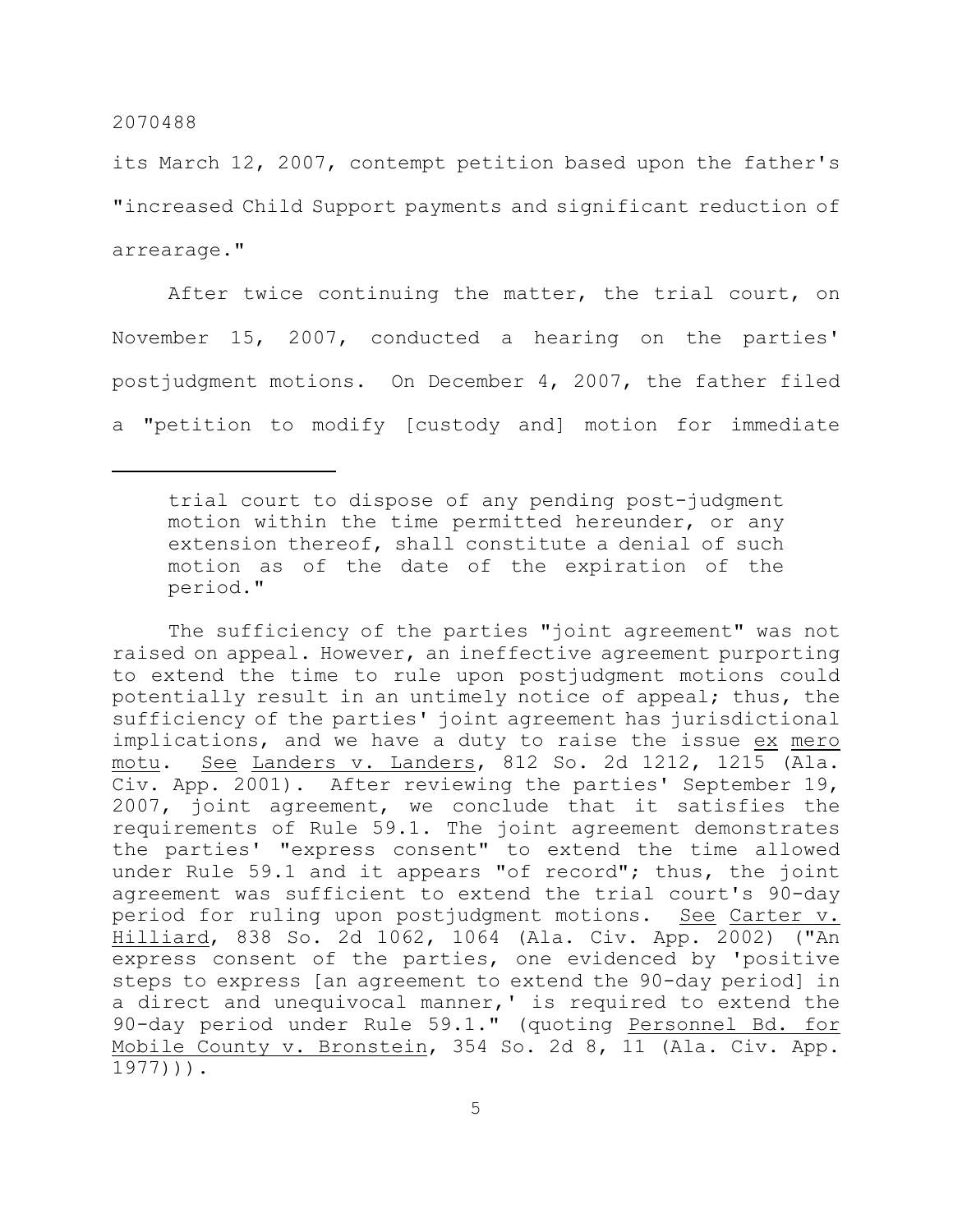relief." The father's December 2007 petition sought, among other things, an immediate order transferring custody of the children to the father based upon the following allegations:

"a. The former step-father of the minor children, who according to testimony abused the minor children, has resumed living in the home with the [mother];

"b. The minor children['s] grades and school work continue[] to suffer and the [mother] is either unwilling or unable to provide assistance;

"c. The minor children desperately desire a change in custody and urgently wish to speak to the Court;

"d. On December 1, 2007, the [mother] physically assaulted the [father's] current spouse, in a public location, in the presence of the minor children. The [mother's] behavior was so outrageous that the [father] fears that [the mother] is using drugs or alcohol, or has had some type of mental breakdown;

"e. Due to the aforementioned assault, it is expected that a warrant will be issued for the [mother's] arrest;

"f. Since the aforementioned assault, the [mother] has refused to allow the [father] to speak to the minor children and the [father] has no way of knowing if the children are safe."

On December 5, 2007, the trial court entered an order vacating the portion of its June 29, 2007, order that denied the father's first custody-modification petition. The trial court's December 5, 2007, order also, among other things,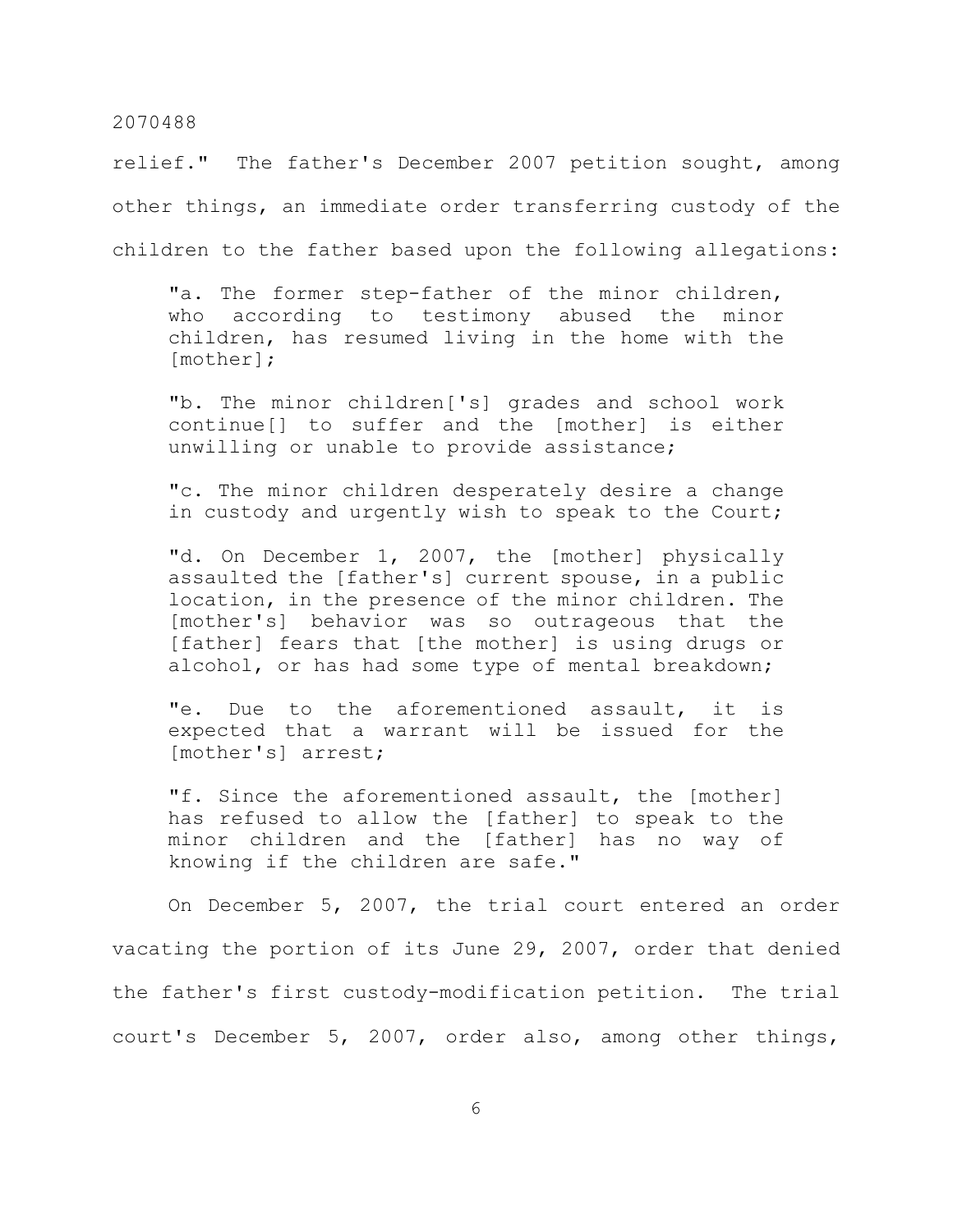awarded the father primary physical custody of the children, awarded the mother certain visitation rights, and ordered the mother to pay child support in the amount of \$389 per month. On December 17, 2007, the mother moved the trial court to alter, amend, or vacate its December 5, 2007, order. The trial court denied the mother's postjudgment motion. The mother appeals.

The mother raises two issues on appeal. The mother first argues that the trial court erred in modifying the custody of the children because, she argues, the father did not meet the burden of proof set forth in Ex parte McLendon, 455 So. 2d 863 (Ala. 1984). The mother also argues that the trial court erred in considering facts that had not been admitted into evidence before the trial court entered its December 5, 2007, order.

Even though this issue has not been addressed by either party, this court must first determine whether it has jurisdiction over this appeal. "'Jurisdictional matters are of such importance that a court may take notice of them ex mero motu.'" Naylor v. Naylor, 981 So. 2d 440, 441 (Ala. Civ. App. 2007) (quoting McMurphy v. East Bay Clothiers, 892 So. 2d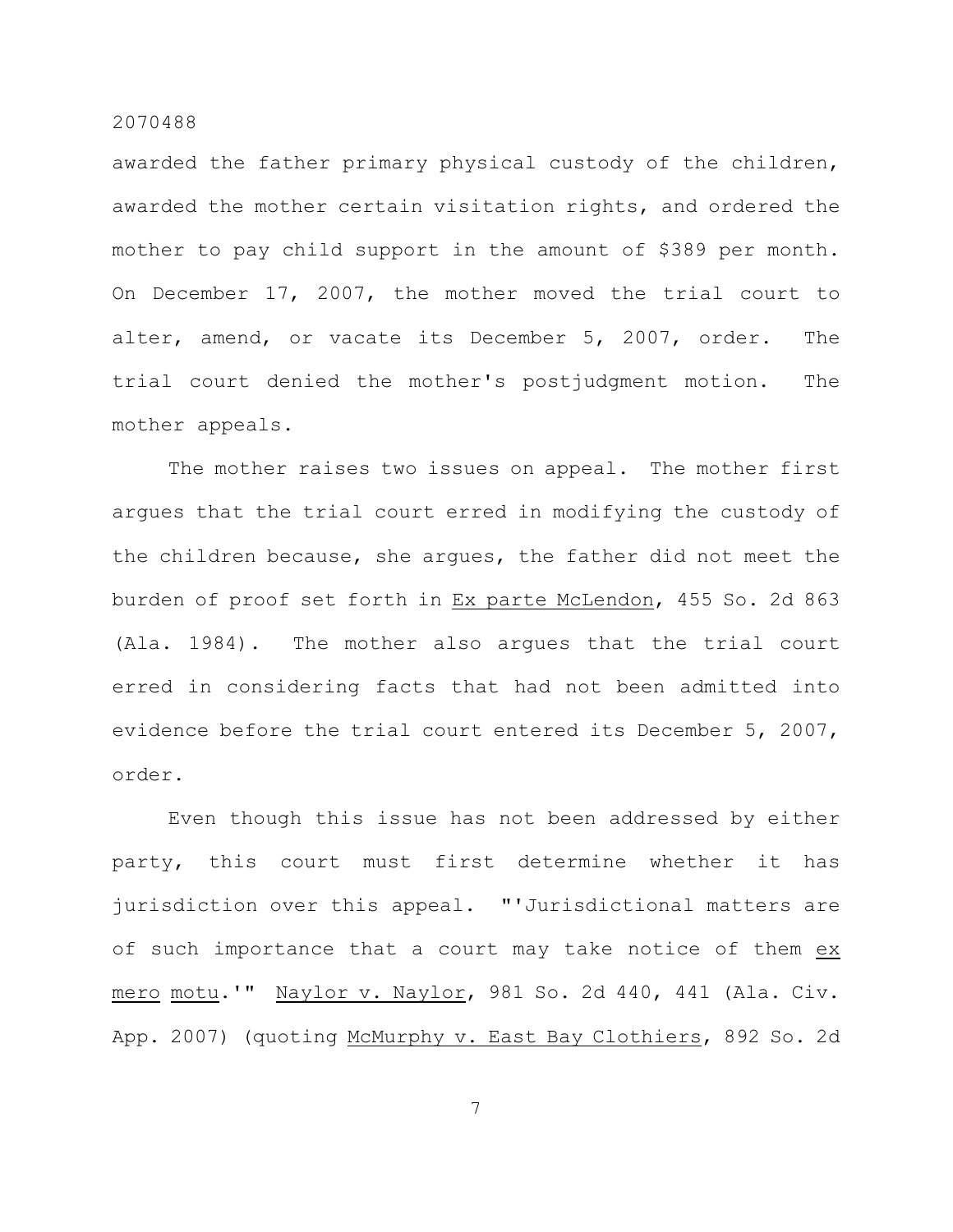395, 397 (Ala. Civ. App. 2004)). "The question whether a judgment is final is a jurisdictional question, and the reviewing court, on a determination that the judgment is not final, has a duty to dismiss the case." Hubbard v. Hubbard, 935 So. 2d 1191, 1192 (Ala. Civ. App. 2006) (citing Jim Walter Homes, Inc. v. Holman, 373 So. 2d 869, 871 (Ala. Civ. App. 1979)). "[A] final judgment is a 'terminal decision which demonstrates there has been a complete adjudication of all matters in controversy between the litigants.'" Dees v. State, 563 So. 2d 1059, 1061 (Ala. Civ. App. 1990) (quoting Tidwell v. Tidwell, 496 So. 2d 91, 92 (Ala. Civ. App. 1986)).

The mother's August 1, 2007, motion for contempt was filed as a part of her responses to the father's postdivorce petition to, among other things, modify custody of the children. The mother's August 1, 2007, motion for contempt was based on the father's failure to comply with the portion of the trial court's June 29, 2007, order requiring the father to remain current on his child-support payments. For all that appears in the record, the trial court never ruled on the